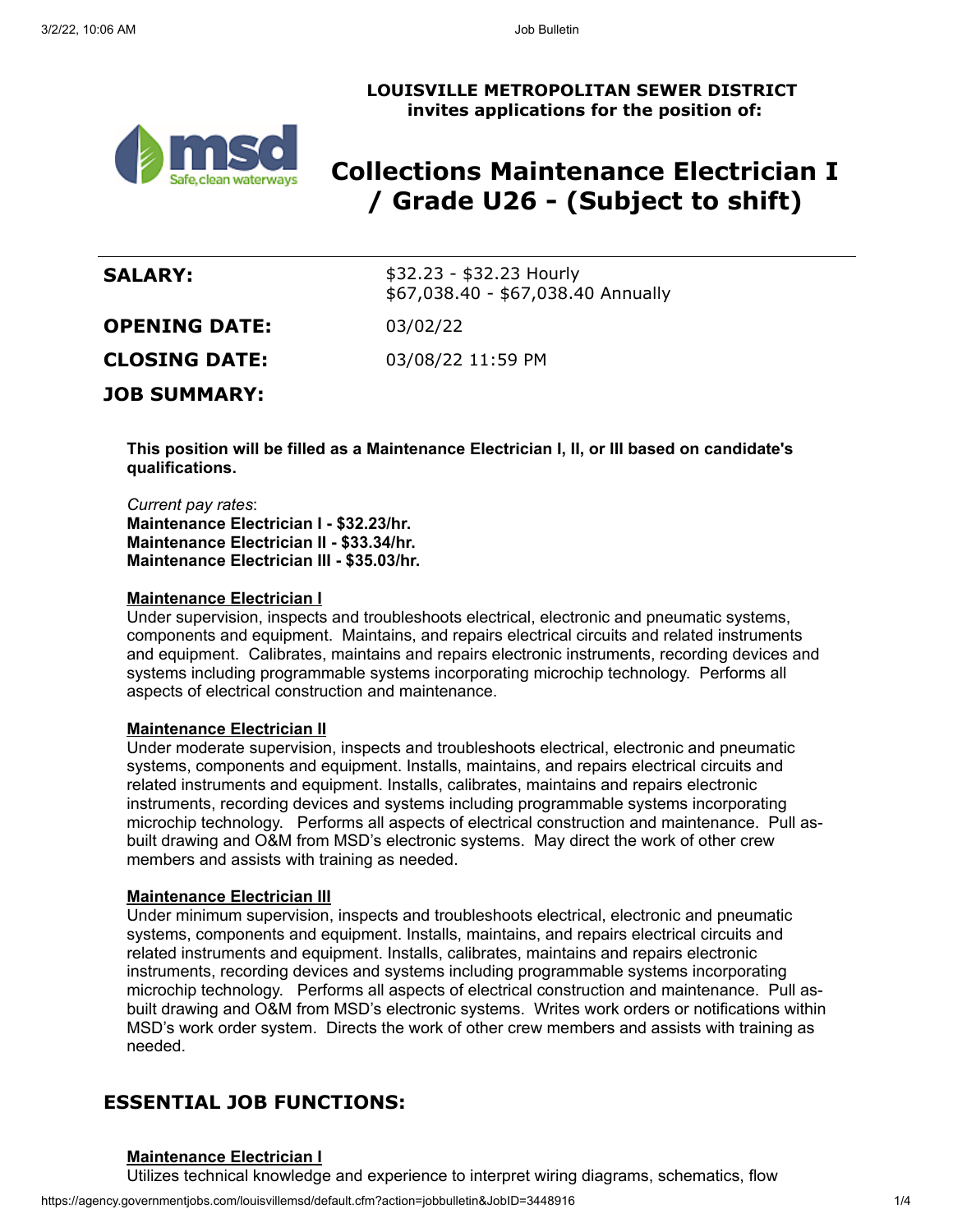diagrams, blueprints, vendor publications and other documents. Regularly inspects electrical systems (high, medium and low voltage), electronic, hydraulic and pneumatic systems and components for serviceability. Identifies malfunctions and estimates equipment, materials and supplies required to correct malfunctions. Performs preventive and corrective electrical, electronic, pneumatic and hydraulic maintenance work on projects or systems. Uses relay logic/PLC logic in troubleshooting of electrical and instrumentation systems. Installs electrical, electronic, pneumatic and computerized systems. Diagnoses and repairs computer-related hardware and programmable devices. Repairs faulty circuitry at board and component levels. Installs, repairs and modifies piping for valves, regulators, meters and gauges. Regularly prepares and maintains records, reports, log books, and other data related to tasks performed. Drives vehicle to job sites to transport tools, equipment and materials. Responsible for recording time, materials and equipment. Keeps shop, work bench and job sites clean and orderly. Performs necessary housekeeping tasks. May perform mechanical maintenance work to expedite returning a system or equipment to service. May be requested to remove and install various sizes of motors and associated pulleys, belts, and couplings and perform basic alignment. Performs other related duties as assigned or as judgment/necessity dictates.

## **Maintenance Electrician II**

Utilizes technical knowledge and experience to interpret wiring diagrams, schematics, flow diagrams, blueprints, vendor publications and other documents. Makes drawings/sketches of old and new systems. Regularly inspects electrical systems (high, medium and low voltage), electronic, hydraulic and pneumatic systems and components for serviceability. Identifies malfunctions and estimates equipment, materials and supplies required to correct malfunctions. Consistently meets time and specification requirements when performing preventive and corrective electrical, electronic, pneumatic and hydraulic maintenance work on projects or systems. Uses relay logic/PLC logic in troubleshooting/design of electrical systems. Installs electrical, electronic, pneumatic and computerized systems. Diagnoses and repairs computerrelated hardware and programmable devices. Loads, executes and evaluates computer diagnostic programs; Repairs faulty circuitry at board and component levels. Installs, repairs and modifies piping for valves, regulators, meters and gauges. Regularly prepares and maintains records, reports, log books, and other data related to tasks performed. Drives vehicle to job sites to transport tools, equipment and materials. Responsible for recording time, materials and equipment. Keeps shop, work bench and job sites clean and orderly. Performs necessary housekeeping tasks. May perform mechanical maintenance work under emergency conditions. May perform mechanical maintenance work to expedite returning a system or equipment to service. May be requested to remove and install various sizes of motors and associated pulleys, belts, and couplings and perform basic alignment. Installs, repairs and modifies piping for valves, regulators, meters and gauges. Performs other related duties as assigned or as judgment/necessity dictates.

#### **Maintenance Electrician III**

Utilizes technical knowledge and experience to interpret wiring diagrams, schematics, flow diagrams, blueprints, vendor publications and other documents. Makes drawings/sketches of old and new systems. Regularly inspects electrical systems (high, medium and low voltage), electronic, hydraulic and pneumatic systems and components for serviceability. Identifies malfunctions and estimates equipment, materials and supplies required to correct malfunctions. Consistently meets time and specification requirements when performing preventive and corrective electrical, electronic, pneumatic and hydraulic maintenance work on projects or systems. Uses relay logic/PLC logic in troubleshooting/design of electrical systems. Installs electrical, electronic, pneumatic and computerized systems. Diagnoses and repairs computerrelated hardware and programmable devices. Loads, executes and evaluates computer diagnostic programs; Repairs faulty circuitry at board and component levels. Installs, repairs and modifies piping for valves, regulators, meters and gauges. Regularly prepares and maintains records, reports, log books, and other data related to tasks performed. Drives vehicle to job sites to transport tools, equipment and materials. Responsible for recording time, materials and equipment. Keeps shop, work bench and job sites clean and orderly. Performs necessary housekeeping tasks. May perform mechanical maintenance work under emergency conditions. May perform mechanical maintenance work to expedite returning a system or equipment to service. May be requested to remove and install various sizes of motors and associated pulleys, belts, and couplings and perform basic alignment. Installs, repairs and modifies piping for valves, regulators, meters and gauges. Performs other related duties as assigned or as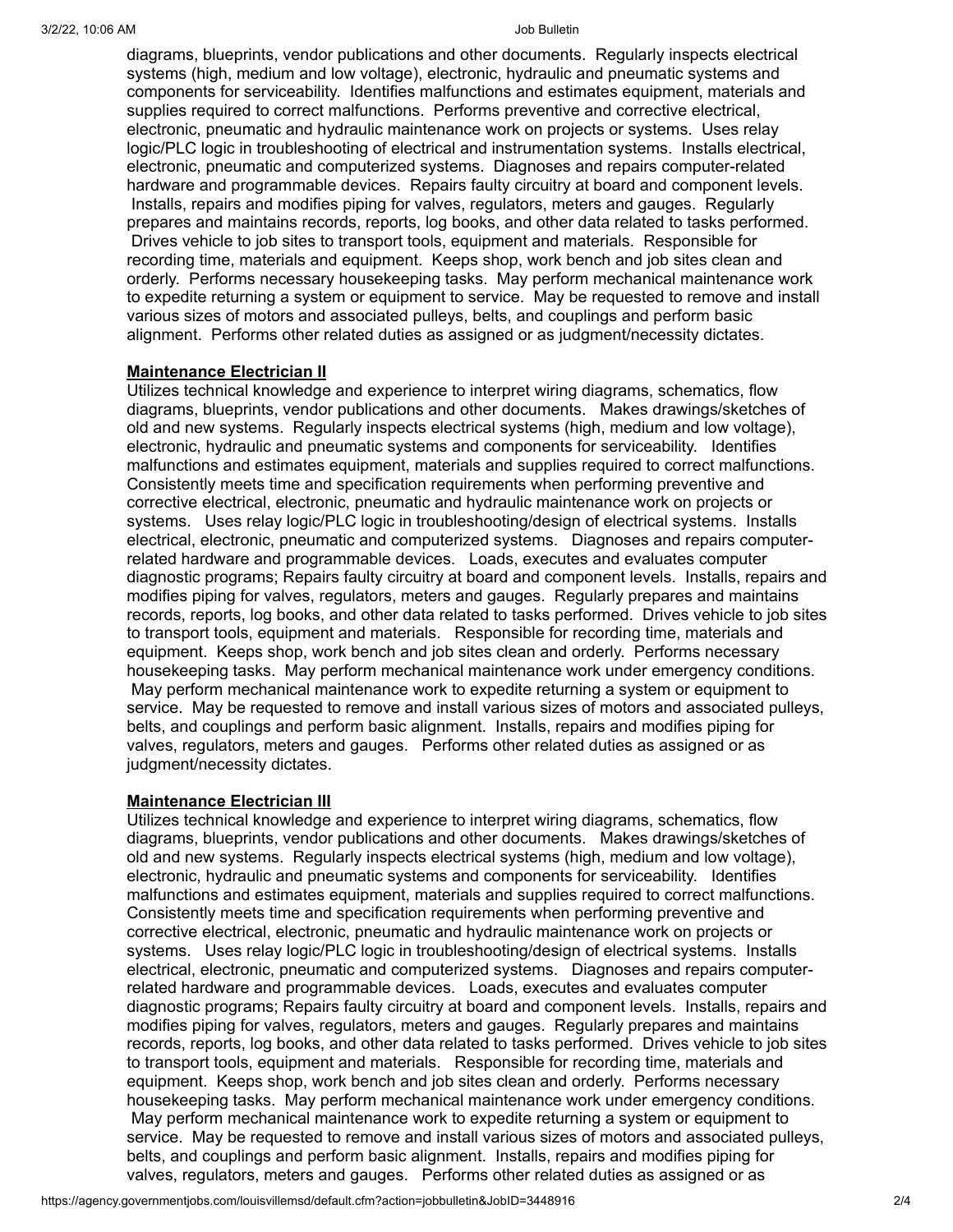judgment/necessity dictates.

## **KNOWLEDGE, SKILLS AND ABILITIES NECESSARY TO THE WORK:**

## **Maintenance Electrician I**

Knowledge of electrical, instrumentation, hydraulic, pneumatic and electronic maintenance techniques; knowledge of correct and safe usage of electrical and electronic test equipment and electrical codes (NEC, ISA, and ASME); skill in reading and interpreting blueprints, elementary and schematic diagrams; ability to use heavy tools including, but not limited to hammer drills, ditch witch, forklift, electric carts, drill press, sawzall, bandsaws, core drills, concrete saws, pipe benders, and threaders; ability to use a high voltage hot stick; must have the ability to distinguish primary colors and their attributes; ability to perform physically demanding tasks as outlined above; ability to work outdoors, at night and under adverse working conditions such as inclement weather; ability to work effectively under heavy, unpredictable surges in workload; ability to work various shifts and mandatory overtime.

## **Maintenance Electrician II**

Knowledge of high, medium and low voltage electrical, hydraulic, pneumatic and electronic maintenance techniques; knowledge of correct and safe usage of electrical and electronic test equipment and electrical codes (NEC, ISA, and ASME); knowledge of the Corps of Engineers Operations and Maintenance Manuals and the procedures for the maintenance and operation of the Flood Protection System during normal operation and flood emergencies; skill in reading and interpreting electrical and mechanical blueprints, elementary and schematic diagrams; skill in using heavy tools including, but not limited to hammer drills, ditch witch, forklift, electric carts, drill press, sawzall, bandsaws, core drills, concrete saws, pipe benders and threaders; skill in using a high voltage hot stick, megger and other high voltage testing equipment; ability to distinguish primary colors and their attributes; ability to understand and operate equipment; ability to perform physically demanding tasks as outlined above; ability to work outdoors, at night and under adverse working conditions such as inclement weather; ability to work effectively under heavy, unpredictable surges in workload; ability to work various shifts and mandatory overtime.

## **Maintenance Electrician III**

Knowledge of high, medium and low voltage electrical, hydraulic, pneumatic and electronic maintenance techniques; knowledge of correct and safe usage of electrical and electronic test equipment and electrical codes (NEC, ISA, and ASME); knowledge of the Corps of Engineers Operations and Maintenance Manuals and the procedures for the maintenance and operation of the Flood Protection System during normal operation and flood emergencies; skill in reading and interpreting electrical and mechanical blueprints, elementary and schematic diagrams; skill in using heavy tools including, but not limited to hammer drills, ditch witch, forklift, electric carts, drill press, sawzall, bandsaws, core drills, concrete saws, pipe benders and threaders; skill in using a high voltage hot stick, megger and other high voltage testing equipment; ability to distinguish primary colors and their attributes; ability to understand and operate equipment; ability to perform physically demanding tasks as outlined above; ability to work outdoors, at night and under adverse working conditions such as inclement weather; ability to work effectively under heavy, unpredictable surges in workload; ability to work various shifts and mandatory overtime.

## **MINIMUM REQUIREMENTS:**

## **Maintenance Electrician**

High School Diploma or GED; three or more years experience working as a journeyman industrial electrician; an equivalent combination of education and experience may be substituted. Completion of a journeyman-level training program in maintenance of electrical systems (high, medium and low voltage) and in electronic, pneumatic instrument systems and digital technology is preferred. Must meet job knowledge and job skills assessment requirements. Must possess a